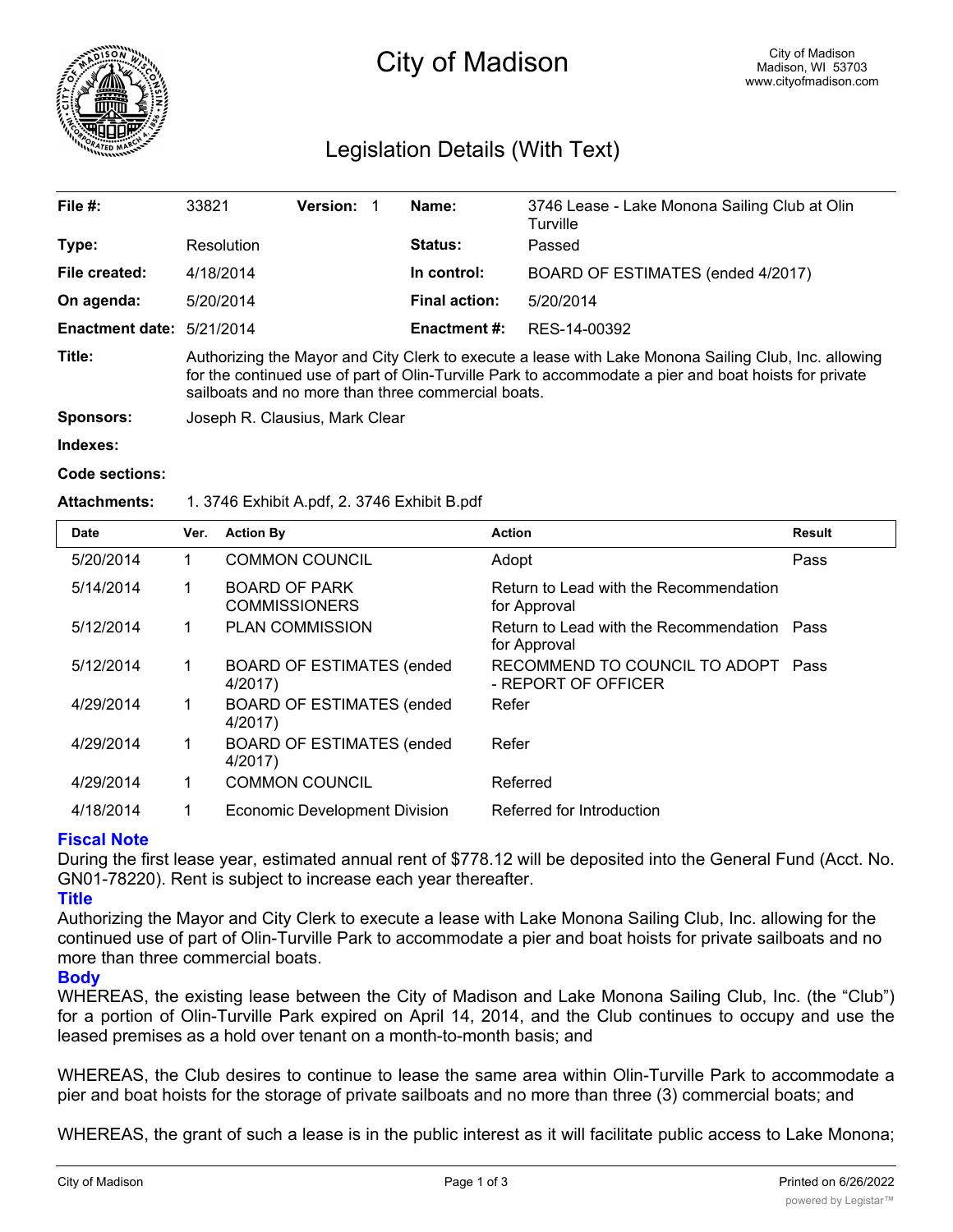## **File #:** 33821, **Version:** 1

and

NOW THEREFORE BE IT RESOLVED that the Mayor and City Clerk are authorized to execute a lease with Lake Monona Sailing Club, Inc. (the "Lessee") allowing for the use of a portion of Olin-Turville Park for the installation of a pier and boat hoists, subject to the following terms and conditions:

- 1. The area to be leased (the "Leased Premises") is described and depicted on attached Exhibit A.
- 2. The Lessee shall use the Leased Premises for the installation and use of a pier and boat hoists (collectively, the "Facilities") for the storage of private sailboats and no more than three (3) commercial boats.
- 3. The lease shall be for a term of two (2) years, commencing as of April 15, 2014 and expiring on April 14, 2016.
- 4. The Lessee shall pay to the City annual rent at the rates set forth on attached Exhibit B.
- 5. Provided the Lessee is not in default, the Lessee shall have the right to renew the lease for four (4) subsequent two (2)-year terms upon a minimum of 90 days prior written notice to the City. Annual rent during the renewal terms shall be as set forth on attached Exhibit B.
- 6. The Lessee shall indemnify the City and shall carry contractual liability insurance naming the City as an additional insured.
- 7. The Lessee shall be solely responsible for and promptly pay all charges for any utility services used upon or furnished to the Leased Premises. Notwithstanding the foregoing, the City shall be responsible for any storm water utility charges accruing to the Leased Premises.
- 8. Subletting of Leased Premises.
	- a. The Lessee shall have the right to sublease the individual pier boat slips to the public for noncommercial use only. The Lessee's subleases to the public shall be limited to a single sailing season and shall be subordinate to all the terms and conditions of this Lease.
	- b. Notwithstanding the foregoing, the Lessee shall have the right to sublease no more than three (3) individual pier boat slips to a single commercial operator for uses that have been authorized by the City's Common Council and Board of Park Commissioners. The Lessee's sublease to such commercial operator shall be limited to a single boating season and shall be subordinate to all the terms and conditions of this Lease.
	- c. The Lessee is responsible for informing all of its sublessees of all the terms and conditions of this Lease. Any breach of any provision, term or condition of this Lease by any sublessee shall be considered a violation by the Lessee and shall be enforceable by the City under the terms and conditions of this Lease.
	- d. The Lessee agrees that subleases shall be given on a priority basis to City of Madison residents. The Lessee shall maintain a waiting list should all spaces become filled.
- 9. Special Conditions.
	- a. The Lessee will annually prepare the Facilities for use prior to the sailing season, which runs from April 15 to October 31. The Lessee shall remove the Facilities from the water no later than October 31 of each year.